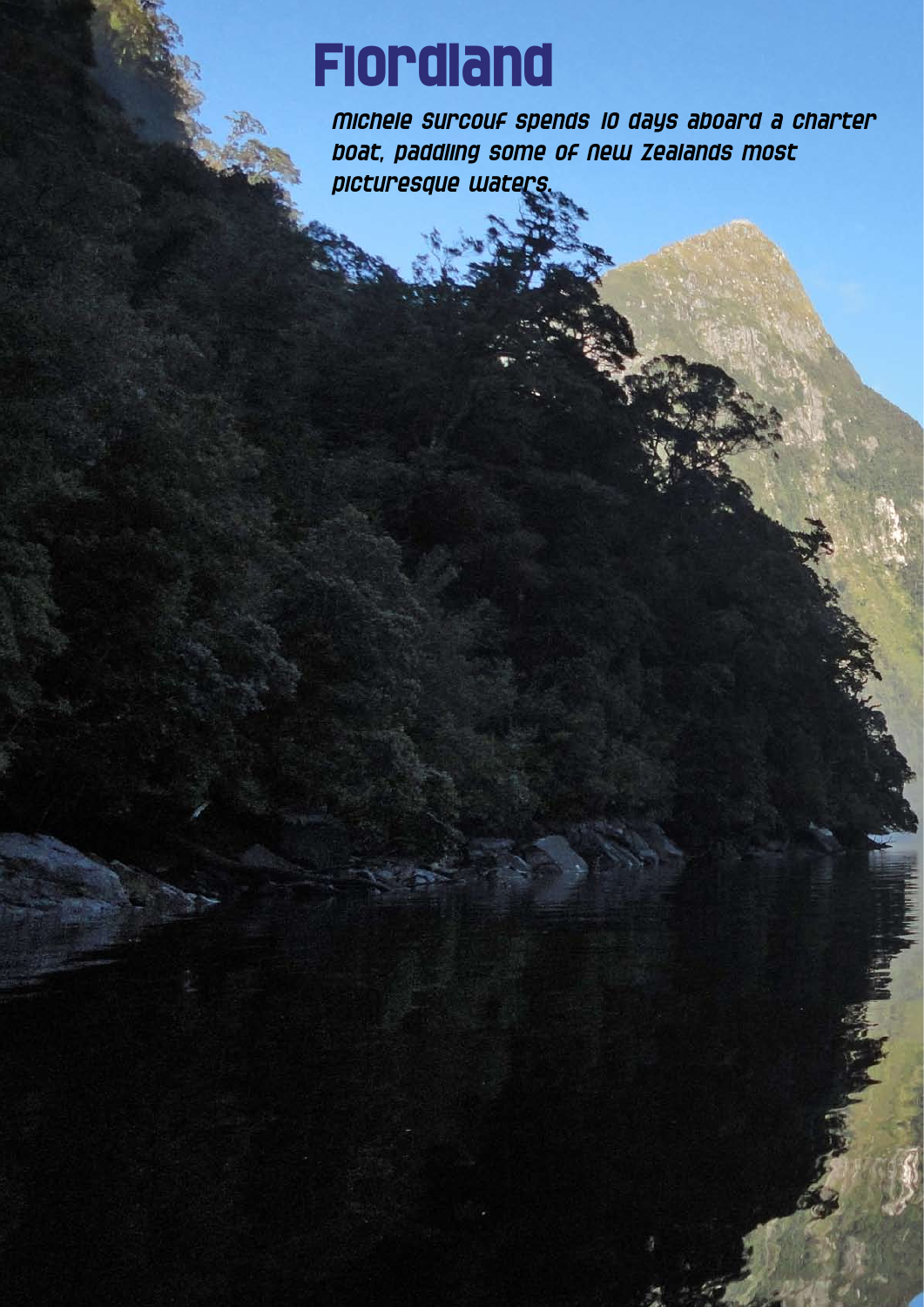**Just when you think your best adventures are behind you, along comes an invitation for a kayaking trip in Fiordland National Park to dispel middle-aged worries.**

For the second year in a row, I'd been invited by a friend to join a group of 8 men on a 10-day trip to one of the most remote parts of New Zealand. My gym-buddy girlfriends wondered why I'd even want to go on a boat full of guys fishing and hunting. I told them it was an opportunity not to be missed. Without going on a charter boat, you just can't get there, and the scenery is spectacular. They'd asked "Why were you invited?" I didn't have any illusions. It was to boost the numbers of bums on seats. It certainly wasn't for my fishing or hunting prowess. Like many, I'm hypocritical. I like eating fish and venison, but I hate seeing animals being killed, so I leave that to the guys who actually want to do it. And as all the men are happily married, it wasn't in hopes of any romantic liaisons. No, it was just to make up the numbers.

Last year (May 2009), our destination had been Preservation and Chalky Inlets. We'd left Doubtful Sound with high hopes, but due to a 50 knot southerly days on end, we had to forego getting there, and spent the whole of the trip in the Dusky and Breaksea Inlets. Don't get me wrong, it was great, but I demurely sat on the deck of the SeaFinn for 10 days, enviously watching four of the guys adventure off in kayaks, while the other guys pulled blue cod from the sea. Last year, kayaking hadn't even occurred to me, but this year I was determined. Kayaking looked like much more fun than handling slimy fish.

> To ensure that we made it to the most southwestern part of Fiordland we went in by helicopter. The first flight took six of us crammed into the tiny bubble piloted by a young man

who looked all of 12 years old. The 35-minute flight from Manapouri to Preservation Inlet took us over the jaw-dropping, steep, rugged mountains of the Park. Safely deposited on the shoreline near our awaiting boat, we unpacked our gear and awaited the second flight, which brought in the last three guys and two double kayaks dangling precariously under the whirlybird.

Starting the adventure aboard the 62-foot SeaFinn, skippered by Chris Lemin, I had some apprehension about my first foray in the double kayak. It had been years since I'd done any paddling, and I worried that fitness would let me down. But once in, spray skirt secured, and Tony the back seat driver, I felt like the proverbial 'duck to water'. And, amazingly, it seemed my regular gym routine had given me enough strength and endurance to paddle for hours on end; on our second day covering 20 kilometres.

While four of us kayaked, the others aboard the SeaFinn were busy stocking up with fish and venison. Captain Chris is truly the all-round, quiet, and incredibly capable, southern man. As the sole operator, he not only tackles all the duties of running the boat, including cooking fantastic meals, he even dives for the crays. That man makes a wicked seafood chowder, even more welcome after an afternoon of kayaking.

While the rest of the country languished under a wet, easterly May gloom, Fiordland was mercifully spared the bad weather and was unseasonably warm and sunny. Given that last year was freezing cold and wet, I hardly dared to dream that it would last. But amazingly it did. The fantastic weather gave us a look at Fiordland far better than one can see

> *Doubtful Sound put on picture postcard weather.*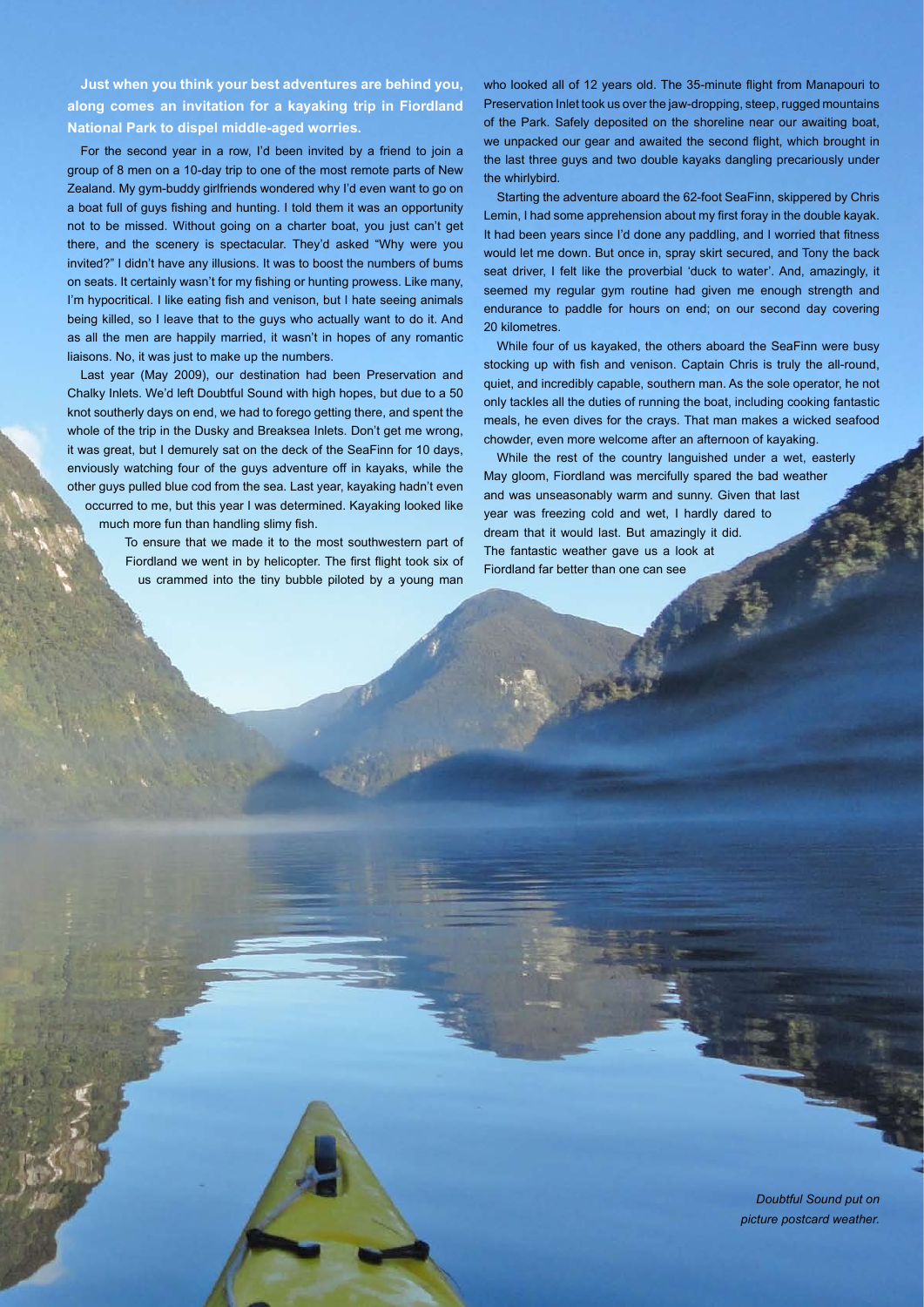

## on postcards.

Paddling the shoreline was like gliding though the abyss. Rocks, and bush were so perfectly reflected on the water that it was nearly impossible to see where reality ended and mirroring started. The water varied in colour from fiord to fiord, some areas black like molasses, some as clear as crystal, and others as green as emeralds. Away from SeaFinn we enjoyed the stillness, occasionally broken by calls of bellbirds and kea, jumping barracuda or surfacing seals. While motoring SeaFinn had the pleasure of the company of dusky and bottlenose dolphins.

On all but one day we explored the inlets, beaches, rivers and pounding waterfalls of Preservation Inlet, Chalky Inlet, Dusky, Breaksea, and Doubtful Sounds. Though the weather was glorious, yes, the sandflies were bad, but hey… it can't all be perfect. The calm water reflected mountains and cliff-faces on such a grand scale that you simply must